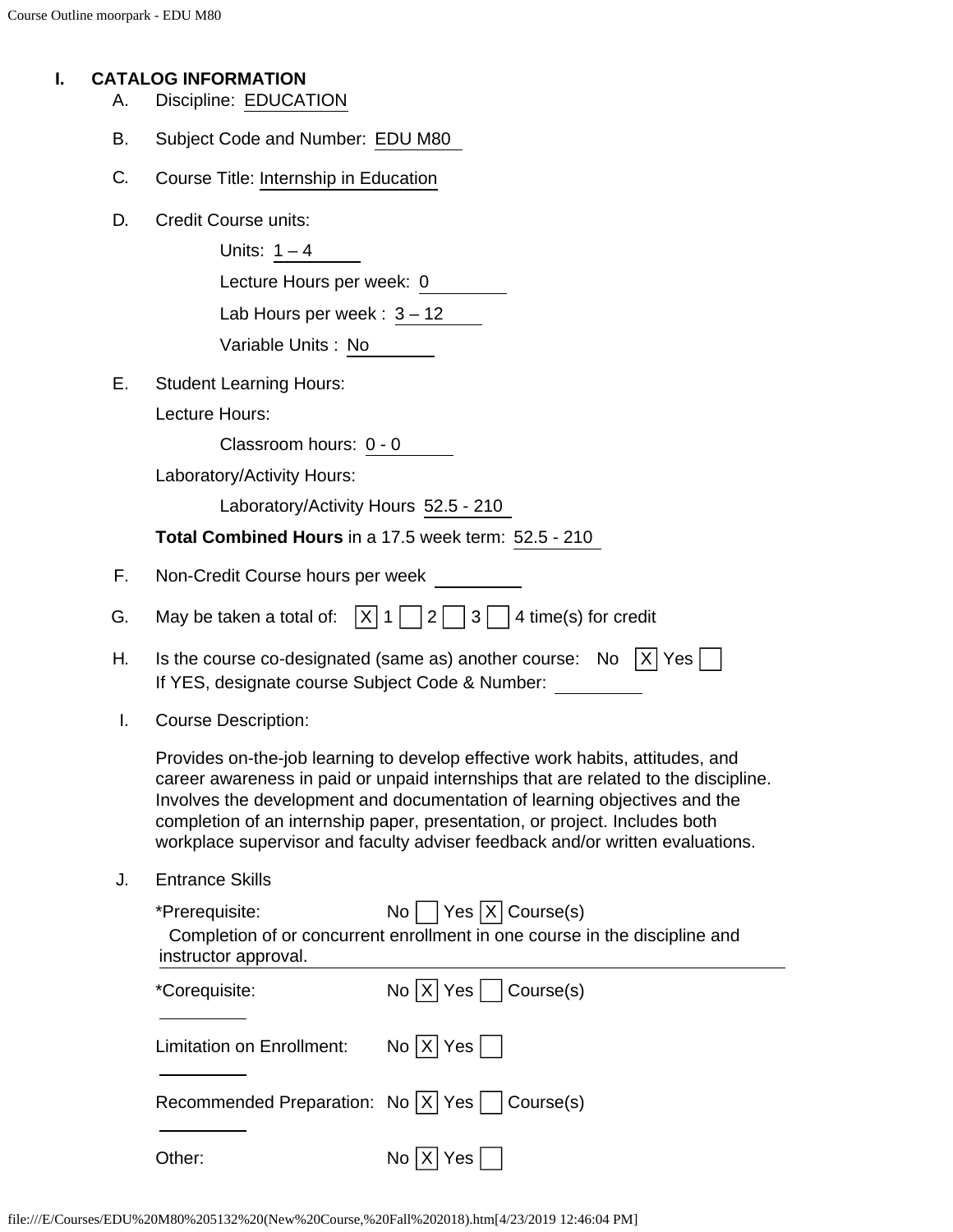## K. Other Catalog Information:

To take this course, contact the Career Transfer Center. Requires orientation session. Students receive one unit of credit for each 60 hours unpaid or 75 hours paid work. May enroll in up to 4 units a semester with a maximum of 16 total units of any type of work experience.

### **II. COURSE OBJECTIVES**

Upon successful completion of the course, a student will be able to:

|                |                                                                                                                                                                                                                                                 | <b>Methods of evaluation will</b><br>be consistent with, but not<br>limited by, the following<br>types or examples.                                                                               |
|----------------|-------------------------------------------------------------------------------------------------------------------------------------------------------------------------------------------------------------------------------------------------|---------------------------------------------------------------------------------------------------------------------------------------------------------------------------------------------------|
| 1              | develop on-the-job learning objectives that demonstrate new and<br>expanded learning at the work site that directly relate to their<br>educational goal (major).                                                                                | Consultation (student,<br>industry supervisor, faculty),<br>supervisor rating, written<br>evaluation, workplace<br>observation, skills<br>demonstration, written<br>report, presentation, project |
| $\overline{2}$ | demonstrate successful workplace human dynamics, which may<br>include working as part of a team, following implicit and explicit<br>instructions including company policies and procedures, and<br>practicing work ethics.                      | Consultation (student,<br>industry supervisor, faculty),<br>supervisor rating, written<br>evaluation, workplace<br>observation, skills<br>demonstration, written<br>report, presentation, project |
| 3              | demonstrate appropriate work skills such as communication,<br>problem solving, decision-making, teamwork, self-management,<br>initiative, and/or technical skills that are gained as a result of new<br>and expanded learning at the work site. | Consultation (student,<br>industry supervisor, faculty),<br>supervisor rating, written<br>evaluation, workplace<br>observation, skills<br>demonstration, written<br>report, presentation, project |
| 4              | organize and maintain occupational work experience records,<br>including time sheets, a consultation record, and learning<br>objective proposals, evaluation, and documentation.                                                                | Consultation (student,<br>industry supervisor, faculty),<br>supervisor rating, written<br>evaluation, workplace<br>observation, skills<br>demonstration, written<br>report, presentation, project |
| 5              | appraise and evaluate the occupational work experience situation<br>as it applies to their educational goal (major) in written or verbal<br>format which will take the form of a paper, project, or                                             | Consultation (student,<br>industry supervisor, faculty),<br>supervisor rating, written<br>evaluation, workplace                                                                                   |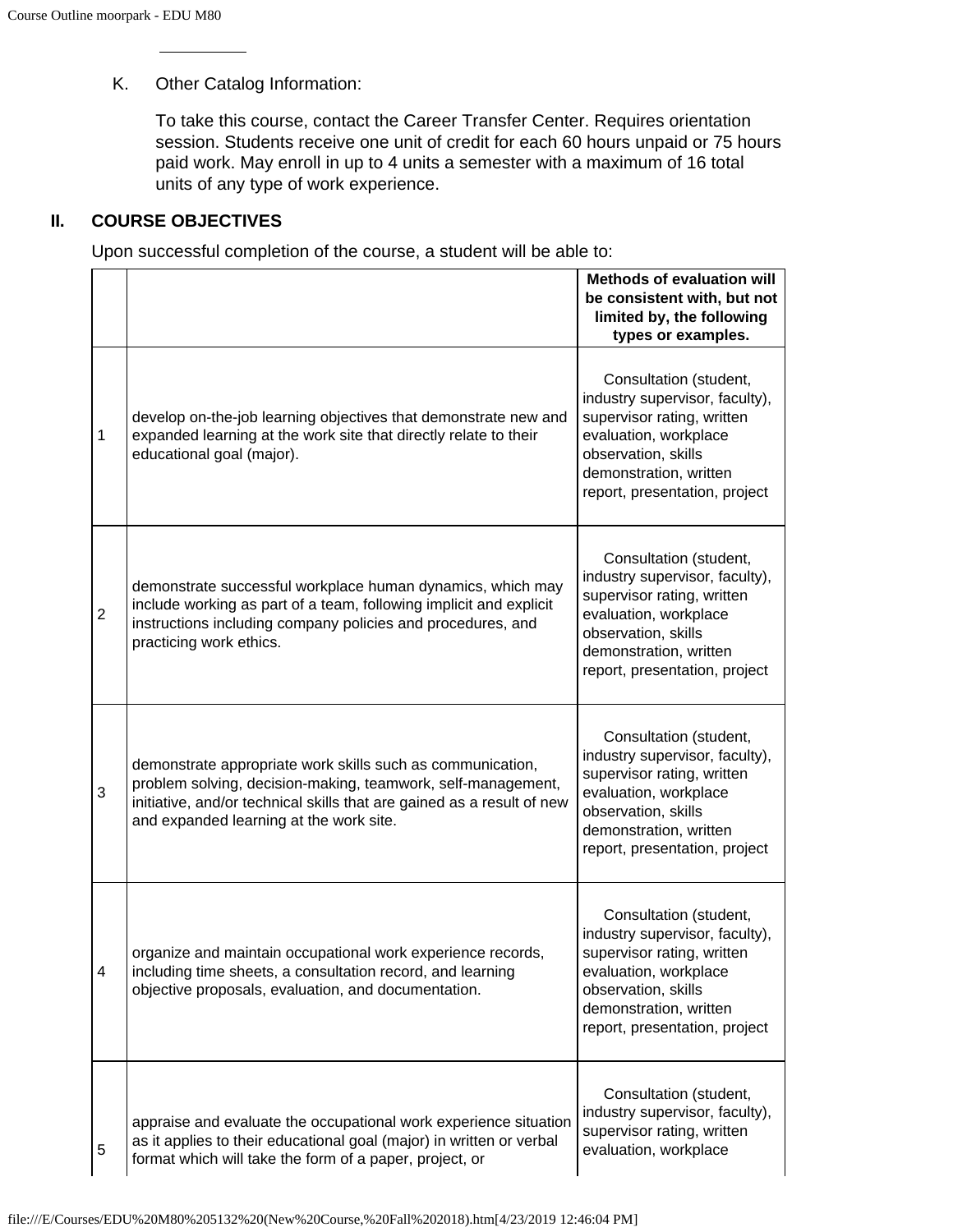| presentation. | observation, skills<br>demonstration, written<br>report, presentation, project |
|---------------|--------------------------------------------------------------------------------|
|---------------|--------------------------------------------------------------------------------|

## **III. COURSE CONTENT**

| <b>Estimated %</b>               | <b>Topic</b>                                                                                                 |                  |  |
|----------------------------------|--------------------------------------------------------------------------------------------------------------|------------------|--|
| <b>Lecture</b> (must total 100%) |                                                                                                              |                  |  |
| Lab (must total 100%)            |                                                                                                              |                  |  |
| 5.00%                            | Formulate learning objectives                                                                                | 1, 2, 4          |  |
| 15.00%                           | Manage work experience project through collaboration with faculty<br>2, 4<br>adviser and job-site supervisor |                  |  |
| 10.00%                           | Maintain and update work experience records                                                                  | 4                |  |
| 40.00%                           | Engage in occupational work experience                                                                       | 1, 2, 3, 4,<br>5 |  |
| 30.00%                           | Construct a demonstration of new and expanded learning experiences<br>that occurred at the work site         | 5                |  |

## **IV. TYPICAL ASSIGNMENTS**

A. Writing assignments

|                | Writing assignments are required. Possible assignments may include, but are not limited to:                   |  |  |  |  |  |
|----------------|---------------------------------------------------------------------------------------------------------------|--|--|--|--|--|
| 1              | write a resume and cover letter.                                                                              |  |  |  |  |  |
| $\overline{2}$ | write a term paper.                                                                                           |  |  |  |  |  |
| 3              | complete journal assignments that describe thoughts about occupational work<br>experience.                    |  |  |  |  |  |
| 4              | develop and write a statement of personal philosophy on a given topic.                                        |  |  |  |  |  |
| 5              | write any analytical or evaluative assignment required as part of the particular work<br>experience position. |  |  |  |  |  |
| 6              | write succinct learning objectives that include four key components.                                          |  |  |  |  |  |

## B. Appropriate outside assignments

Appropriate outside assignments are required. Possible assignments may include, but are not limited to:

1 appropriate outside assignments may vary depending on the work experience position.

#### C. Critical thinking assignments

Critical thinking assignments are required. Possible assignments may include, but are not limited to:

1 | participate in problem solving and analysis of results in a job-related environment.

2 establish priorities related to time management.

## **V. METHODS OF INSTRUCTION**

Methods of instruction may include, but are not limited to:

 $\Box$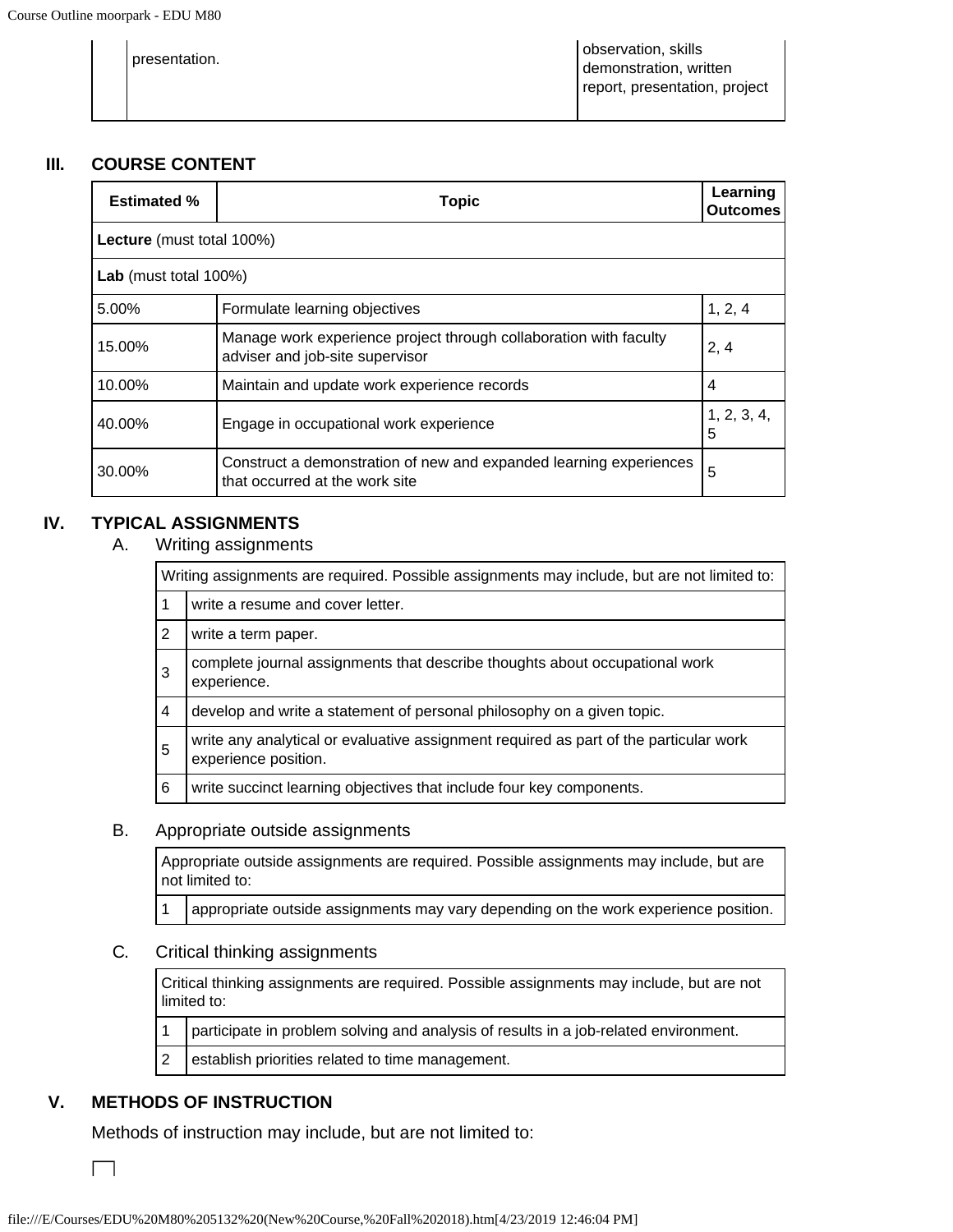|     |                | Distance Education – When any portion of class contact hours is replaced by<br>distance education delivery mode (Complete DE Addendum, Section XV) |                                                                                                                 |                                    |                |                            |  |
|-----|----------------|----------------------------------------------------------------------------------------------------------------------------------------------------|-----------------------------------------------------------------------------------------------------------------|------------------------------------|----------------|----------------------------|--|
|     |                | Lecture/Discussion                                                                                                                                 |                                                                                                                 |                                    |                |                            |  |
|     | $ \mathsf{X} $ | Laboratory/Activity                                                                                                                                |                                                                                                                 |                                    |                |                            |  |
|     | $ \mathsf{X} $ | Other (Specify)<br>independent study, job shadowing, discussion/seminar, computer-assisted<br>instruction, activity.                               |                                                                                                                 |                                    |                |                            |  |
|     |                | <b>Optional Field Trips</b>                                                                                                                        |                                                                                                                 |                                    |                |                            |  |
|     |                | <b>Required Field Trips</b>                                                                                                                        |                                                                                                                 |                                    |                |                            |  |
| VI. |                | <b>METHODS OF EVALUATION</b><br>Methods of evaluation may include, but are not limited to:                                                         |                                                                                                                 |                                    |                |                            |  |
|     |                | Essay Exam                                                                                                                                         |                                                                                                                 | Classroom<br><b>Discussion</b>     | X              | <b>Skill Demonstration</b> |  |
|     |                | Problem Solving<br>Exam                                                                                                                            | $ \mathsf{X} $                                                                                                  | Reports/Papers/<br>Journals        | $ \mathsf{X} $ | Participation              |  |
|     |                | <b>Objective Exams</b>                                                                                                                             | $ \mathsf{X} $                                                                                                  | Projects                           | X              | Other (specify)            |  |
|     |                | Written evaluation and personal consultation with both industry and supervisor                                                                     | and the state of the state of the state of the state of the state of the state of the state of the state of the | $\sim$ $\sim$ $\sim$ $\sim$ $\sim$ |                |                            |  |

and faculty adviser. Evaluation of final forms packet with Learning Objective Contract, Employer Acknowledgement Letter, Learning Objectives Summary and Evaluation, Time Sheet, Consultation Record, Learning Objectives Documentation, Program Evaluation, Problem solving and analysis of results in a job-related environment.

# **VII. REPRESENTATIVE TEXTS AND OTHER COURSE MATERIALS**

Written or online materials relevant to the organization and operation of the workplace or work assignment.

## **VIII. STUDENT MATERIALS FEES**

 $|X|$  No  $|Y$ es

# **IX. PARALLEL COURSES**

| College               | <b>Course Number</b> | Course Title                                     | Units |
|-----------------------|----------------------|--------------------------------------------------|-------|
| College of the        | CWE 1880CC           | Cooperative Work Experience Education<br>$1 - 4$ |       |
| Canyons               |                      | Occupational                                     |       |
| Ventura College       | <b>INTR V95, V96</b> | Internship I and Internship II                   | 1-4   |
| <b>Oxnard College</b> | COT R190V,           | Cooperative Work Experience Occupational         | 1-4   |
|                       | R <sub>191</sub> V   |                                                  |       |

# **X. MINIMUM QUALIFICATIONS**

## **Courses Requiring a Masters Degree:**

Master's degree in education OR the equivalent.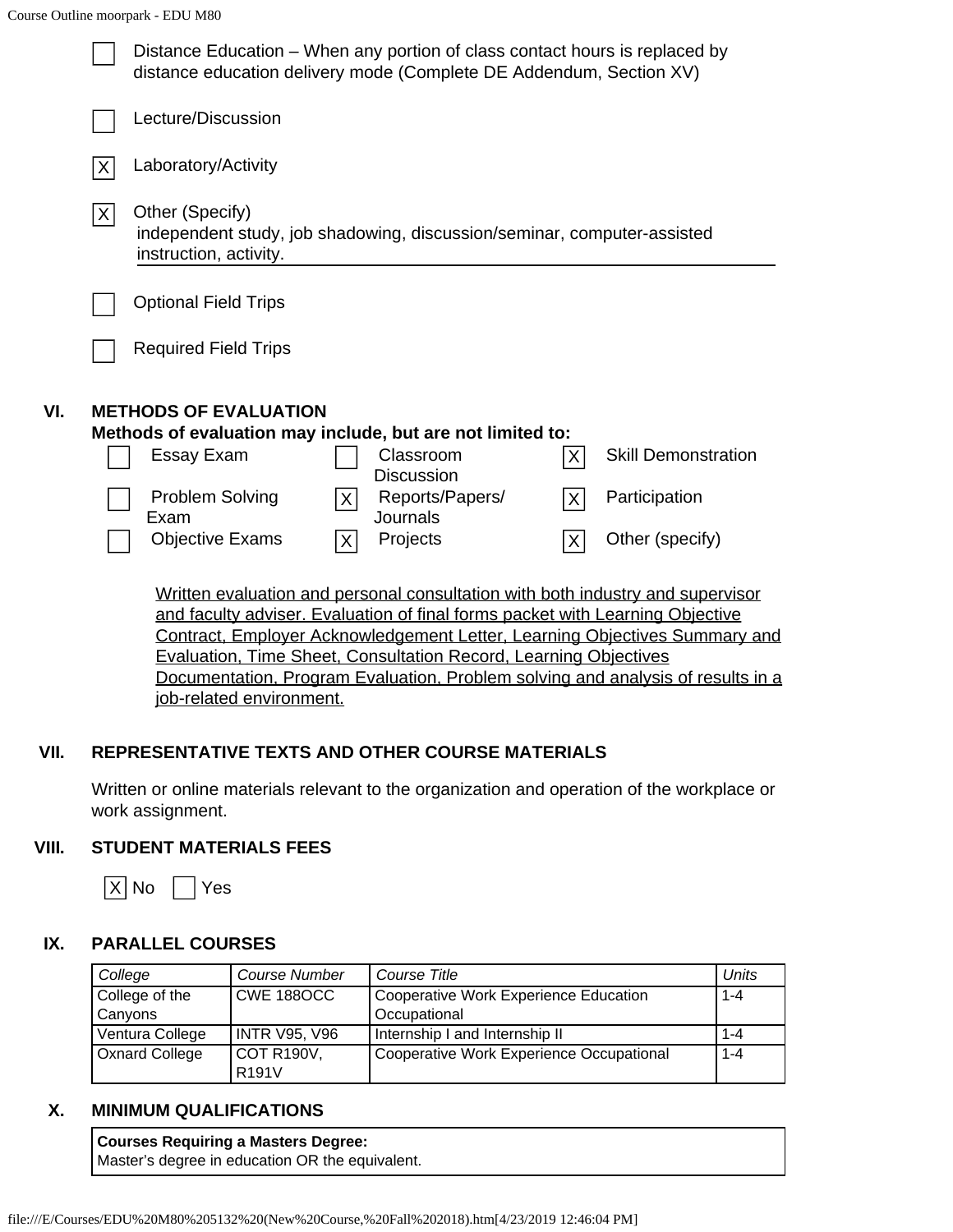### **XI. ARTICULATION INFORMATION**

- A. Title V Course Classification:
	- 1. This course is designed to be taken either:

Pass/No Pass only (no letter grade possible); or

 $|X|$  Letter grade (P/NP possible at student option)

2. Degree status:

Either  $|X|$  Associate Degree Applicable; or  $|X|$  Non-associate Degree Applicable

- B. Moorpark College General Education:
	- 1. Do you recommend this course for inclusion on the Associate Degree General Education list?

|  |  |  |  | Yes: $\vert$ $\vert$ No: $\vert$ X $\vert$ If YES, what section(s)? |
|--|--|--|--|---------------------------------------------------------------------|
|--|--|--|--|---------------------------------------------------------------------|

- A1 Natural Sciences Biological Science
- A2 Natural Sciences Physical Science
- B1 Social and Behavioral Sciences American History/Institutions
- B2 Social and Behavioral Sciences Other Social Behavioral Science
- C1 Humanities Fine or Performing Arts
- C2 Humanities Other Humanities
- D1 Language and Rationality English Composition
- D2 Language and Rationality Communication and Analytical **Thinking** 
	- E1 Health/Physical Education
- E2 PE or Dance
- F Ethnic/Gender Studies
- C. California State University(CSU) Articulation:
	- 1. Do you recommend this course for transfer credit to CSU? Yes:  $|X|$  No:
	- 2. If YES do you recommend this course for inclusion on the CSU General Education list?<br> $X \sim \Box M \cup M \times \Box$

| Yes: $ $   No: $ X $ If YES, which area(s)? |  |                                                                                                 |    |
|---------------------------------------------|--|-------------------------------------------------------------------------------------------------|----|
|                                             |  | $A1$   $A2$   $A3$   $B1$   $B2$   $B3$                                                         | B4 |
|                                             |  | $ C1 $ $ C2 $ $ D1 $ $ D2 $ $ D3 $ $ D4 $ $ D5 $                                                |    |
|                                             |  | $\overline{D6}$ $\overline{D7}$ $\overline{D8}$ $\overline{D9}$ $\overline{D10}$ $\overline{E}$ |    |

- D. University of California (UC) Articulation:
	- 1. Do you recommend this course for transfer to the UC? Yes:  $\Box$  No:  $\overline{X}$
	- 2. If YES do you recommend this course for the Intersegmental General Education Transfer Curriculum (IGETC)? Yes:  $|$   $|$  No:  $|X|$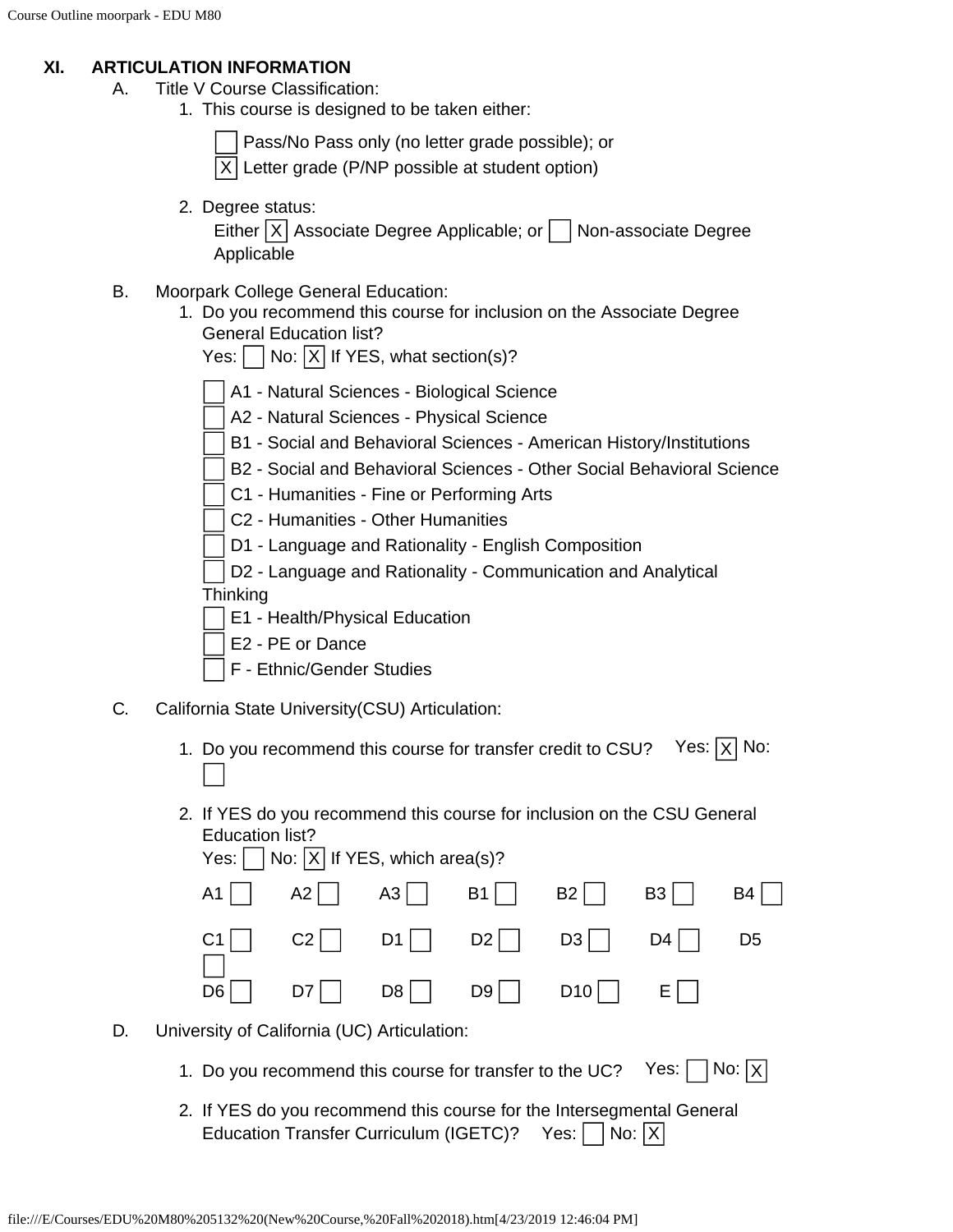| <b>IGETC Area 1: English Communication</b>                                |
|---------------------------------------------------------------------------|
| <b>English Composition</b>                                                |
| <b>Critical Thinking-English Composition</b>                              |
| <b>Oral Communication</b>                                                 |
| IGETC Area 2: Mathematical Concepts and Quantitative Reasoning            |
| <b>Mathematical Concepts</b>                                              |
| <b>IGETC Area 3: Arts and Humanities</b>                                  |
| Arts                                                                      |
| <b>Humanities</b>                                                         |
| <b>IGETC Area 4: Social and Behavioral Sciences</b>                       |
| Anthropology and Archaeology                                              |
| Economics                                                                 |
| <b>Ethnic Studies</b>                                                     |
| <b>Gender Studies</b>                                                     |
| Geography                                                                 |
| History                                                                   |
| Interdisciplinary, Social & Behavioral Sciences                           |
| Political Science, Government & Legal Institutions                        |
| Psychology                                                                |
| Sociology & Criminology                                                   |
| IGETC Area 5: Physical and Biological Sciences (mark all that apply)      |
| Physical Science Lab or Physical Science Lab only (none-                  |
| sequence)<br>Physical Science Lecture only (non-sequence)                 |
| <b>Biological Science</b>                                                 |
| <b>Physical Science Courses</b>                                           |
| Physical Science Lab or Biological Science Lab Only (non-                 |
| sequence)                                                                 |
| <b>Biological Science Courses</b>                                         |
| <b>Biological Science Lab course</b>                                      |
| First Science course in a Special sequence                                |
| Second Science course in a Special Sequence                               |
| Laboratory Activity                                                       |
| <b>Physical Sciences</b>                                                  |
| <b>IGETC Area 6: Language other than English</b>                          |
| Languages other than English (UC Requirement Only)                        |
| U.S. History, Constitution, and American Ideals (CSU<br>Requirement ONLY) |
|                                                                           |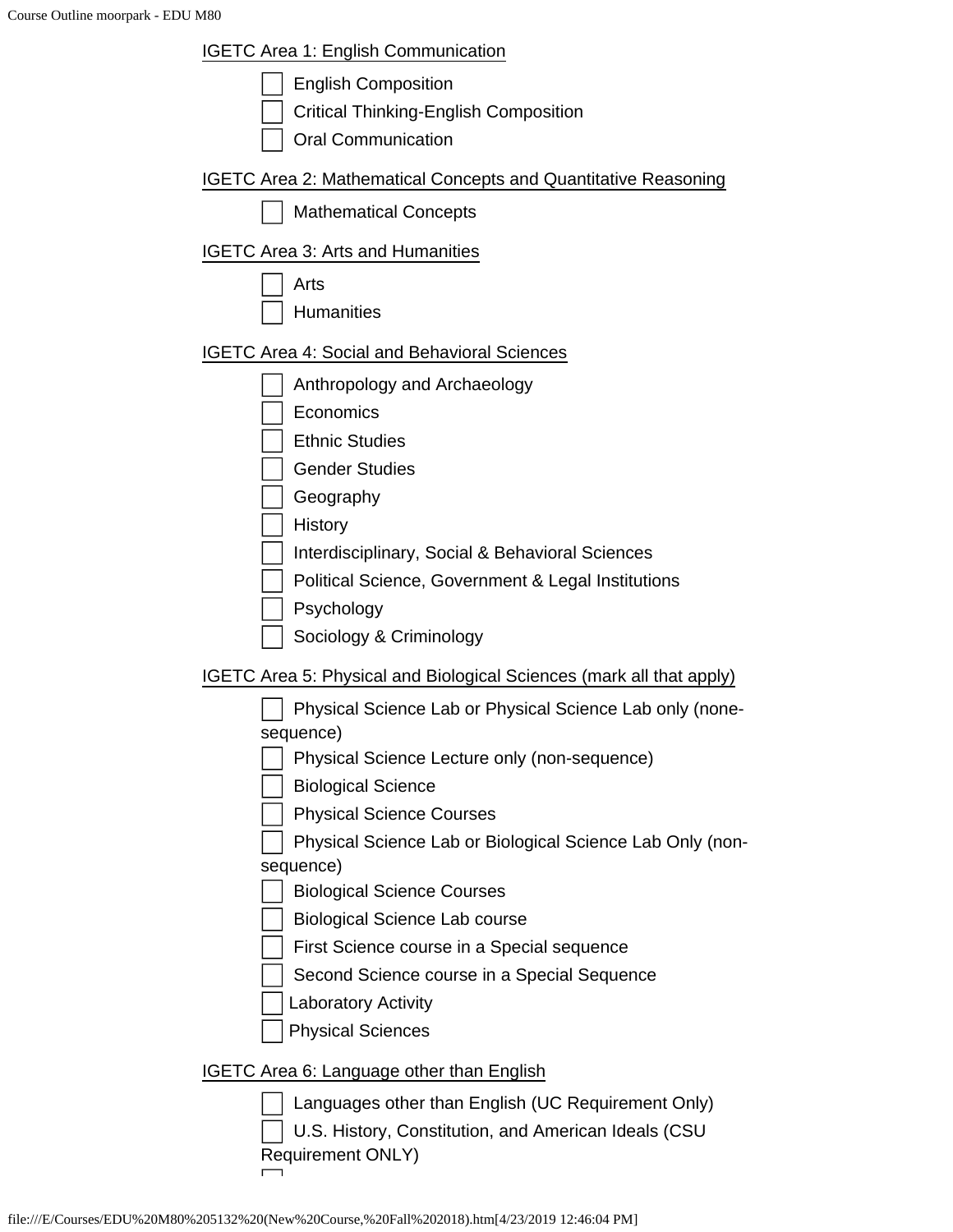U.S. History, Constitution, and American Ideals (CSU Requirement ONLY)

## **XII. REVIEW OF LIBRARY RESOURCES**

A. What planned assignment(s) will require library resources and use?

The following assignments require library resources: Research on appropriate topics related to the area of work using the Library's print and online resources.

B. Are the currently held library resources sufficient to support the course assignment?

| YES: I X I NO: |  |  |  |  |
|----------------|--|--|--|--|
|----------------|--|--|--|--|

If NO, please list additional library resources needed to support this course.

## **XIII. PREREQUISITE AND/OR COREQUISITE JUSTIFICATION**

Requisite Justification for Completion of or concurrent enrollment in one course in the discipline and instructor approval.

| X | $100$ and monactor approvant<br>A. Sequential course within a discipline.                            |
|---|------------------------------------------------------------------------------------------------------|
|   | B. Standard Prerequisite or Corequisite required by universities.                                    |
|   | C. Corequisite is linked to companion lecture course.                                                |
|   | D. Prerequisite or Corequisite is authorized by legal statute or regulation.<br>Code Section: ______ |
|   | E. Prerequisite or Corequisite is necessary to protect the students' health<br>and safety.           |
|   | F. Computation or communication skill is needed.                                                     |

G. Performance courses: Audition, portfolio, tryouts, etc. needed.

## **XIV. WORKPLACE PREPARATION**

Required for career technical courses only. A career technical course/program is one with the primary goal to prepare students for employment immediately upon course/program completion, and/or upgrading employment skills.

Detail how the course meets the Secretary of Labors Commission on the Achievement of Necessary Skills (SCANS) areas. (For a description of the competencies and skills with a listing of what students should be able to do, go to: http://www.ncrel.org/sdrs/areas/issues/methods/assment/as7scans.htm)

The course will address the SCANS competency areas:

1. Resources: the students will plan and organize time and work resources to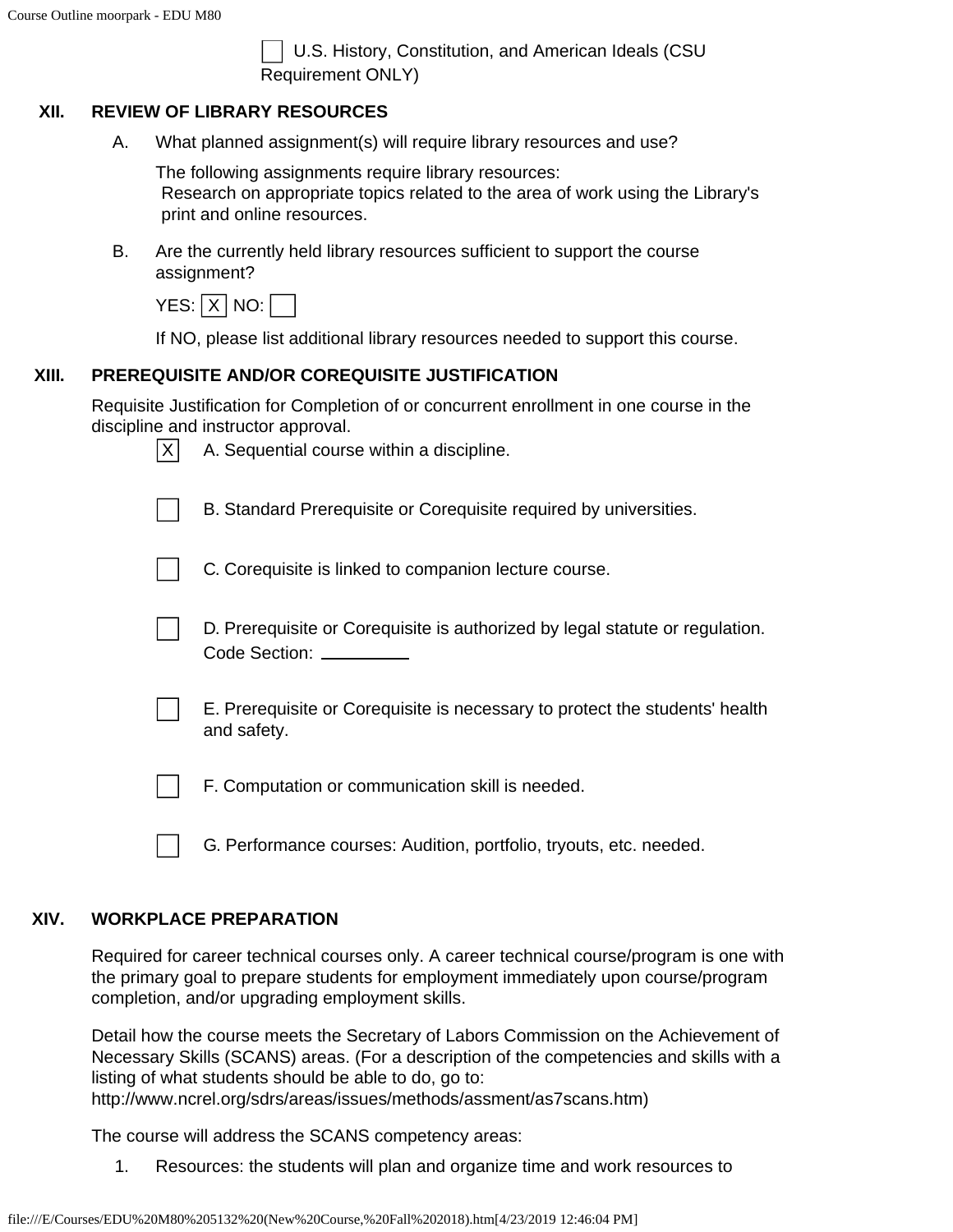achieve written learning objectives and final project or paper.

- 2. Interpersonal: the students will work with others in a team environment and demonstrate the ability to follow policies and procedures of a given work environment; work collaboratively with team of industry supervisor and faculty adviser.
- 3. Information: the students will transfer information gained in job site instruction to a practical, hands-on application.
- 4. Systems: the students will understand complex interrelationships working at the job site and identify and develop new and expanded learning opportunities at the job site.
- 5. Technology: the students will work in a variety of technologies at the job site and accomplish the goals of the course, including the use of on-line job search technology.

The course also addresses the SCANS skills and personal qualities:

- 1. Basic Skills: the students will demonstrate basic reading and mathematical skills as required at the work site and demonstrate communication and listening skills working with customers and supervisors.
- 2. Thinking Skills: the students will develop and demonstrate problem solving, decision-making, creative thinking, and other thinking skills as required on the job site.
- 3. Personal Qualities: the students will develop and demonstrate honest and ethical work habits at the job site and with their faculty adviser.

## **XV. DISTANCE LEARNING COURSE OUTLINE ADDENDUM**

EDU M80: Not Applicable

**XVI. GENERAL EDUCATION COURSE OUTLINE ADDENDUM**

EDU M80: Not Applicable

#### **XVII. STUDENT MATERIALS FEE ADDENDUM**

EDU M80: Not Applicable

## **XVIII. REPEATABILITY JUSTIFICATION TITLE 5, SECTION 55041**

EDU M80: Not Applicable

## **XIX. CURRICULUM APPROVAL**

Course Information: Discipline: EDUCATION

Discipline Code and Number: EDU M80

Course Revision Category: New Course

Course Proposed By: Originating Faculty Shannon Coulter 09/06/2017

Faculty Peer: \_\_\_\_\_\_\_\_